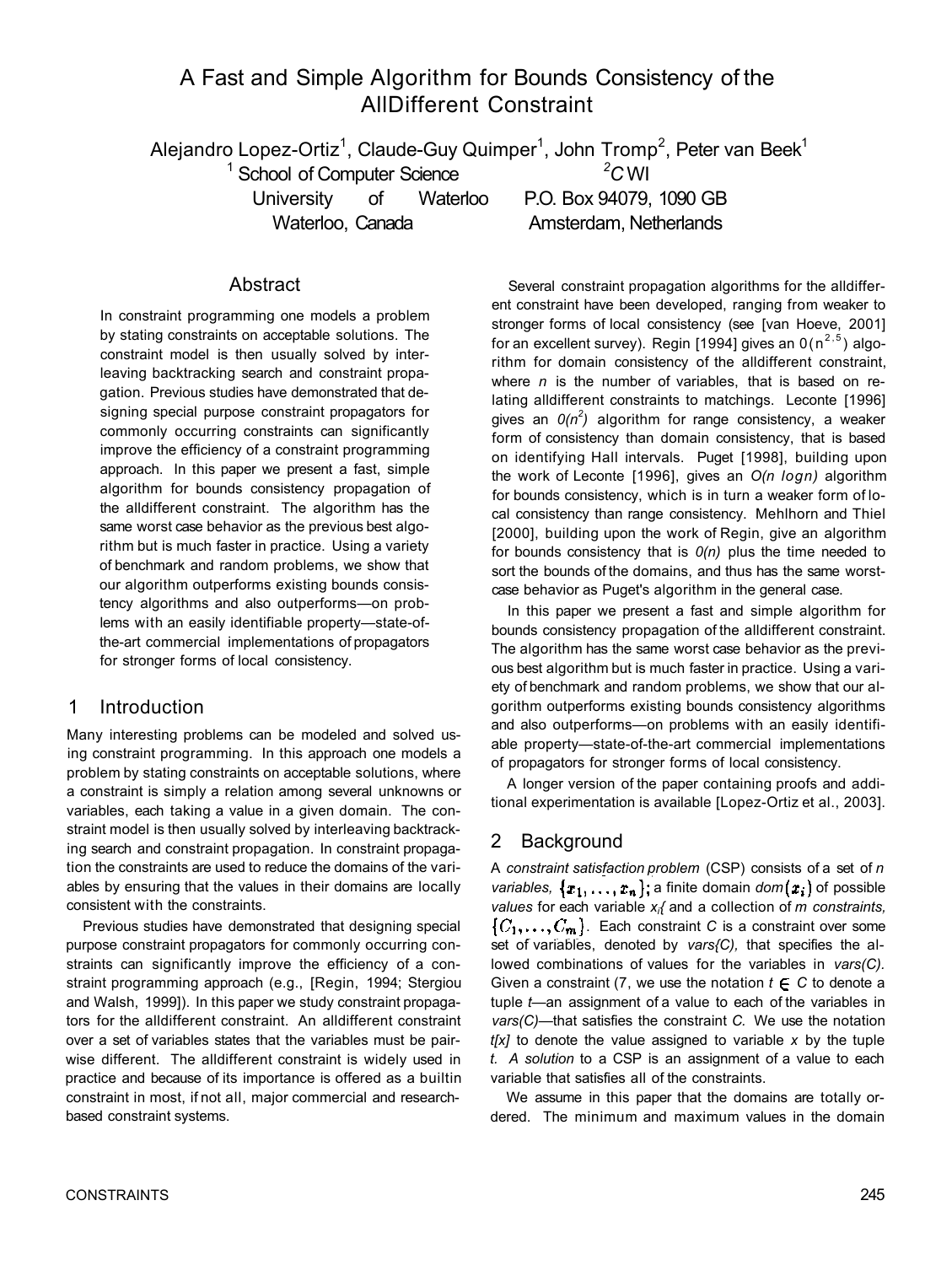*dom(x)* of a variable *x* are denoted by min*(dom(x))* and *max(dom(x)),* and the interval notation *[a, b]* is used as a shorthand for the set of values  $\{a, a+ 1, \ldots b\}$ .

CSPs are usually solved by interleaving backtracking search and constraint propagation. During the backtracking search when a variable is assigned a value, constraint propagation ensures that the values in the domains of the unassigned variables arc "locally consistent" with the constraints.

**Definition 1 (Support)** Given a constraint C, a value  $a \in$  $dom(x)$  for a variable  $x \in vars(C)$  has: (i) a *domain support* in *C* if there exists a  $t \in C$  such that  $a = t[x]$  and  $t[y] \in$  $dom(y)$ , for every  $y \in vars(C)$ ; and (ii) an interval support in C if there exists a  $t \in C$  such that  $a = t[x]$  and  $t[y] \in$  $[\min(\text{dom}(y)), \max(\text{dom}(y)],$  for every  $y \in \text{vars}(C)$ .

**Definition 2 (Local Consistency)** A constraint  $C$  is: (i) *bounds consistent* if for each  $x \in vars(C)$ , each of the values  $min(dom(x))$  and  $max(dom(x))$  has an interval support in C; (ii) range consistent if for each  $x \in vars(C)$ , each value  $a \in dom(x)$  has an interval support in C; and (iii) domain consistent if for each  $x \in \text{vars}(C)$ , each value  $a \in \text{dom}(x)$ has a domain support in  $C$ .

A CSP can be made locally consistent by repeatedly removing unsupported values from the domains of its variables.

**Example 1 (Puget [1998])** Consider the CSP with six variables  $x_1, \ldots, x_6$ ; with the following domains,  $x_1 \in [3, 4]$ ,  $x_2 \in [2,4], x_3 \in [3,4], x_4 \in [2,5], x_5 \in [3,6],$  and  $x_6 \in [1, 6]$ ; and a single constraint all different $(x_1, \ldots, x_6)$ . Enforcing bounds consistency on the constraint reduces the domains of the variables as follows:  $x_1 \in [3, 4]$ ,  $x_2 \in [2]$ ,  $x_3 \in [3, 4], x_4 \in [5], x_5 \in [6],$  and  $x_6 \in [1].$ 

Given an all different constraint over  $n$  variables, where each of the variables  $x_i, 1 \leq i \leq n$ , has an interval domain  $dom(x_i) = [min_i, max_i]$ , our task is to make the constraint bounds consistent. More precisely, we must update the domain of each variable  $x_i$  to  $dom'(x_i) = [min'_i, max'_i]$ , the minimum and maximum value with interval support, or report that no solution exists.

#### 3 Our result

In this section we present our algorithm for bounds consistency propagation of the alldifferent constraint and analyze its worst-case complexity.

#### 3.1 Finding Hall intervals

Following Leconte [1996] and Puget [1998], we analyze the task in terms of *Hall intervals.* An interval / is a Hall interval if its size equals the number of variables whose domain is contained in *I*. Clearly, any solution must use all the values in / for those variables, making these values unavailable for any other variable. Puget shows that an algorithm for updating lower bounds can also be used to update upper bounds. The lower bound for variable xi- gets updated where  $min_i$  > b+1, whenever a Hall interval [a, b] with  $a < min_{i^-} < b < max_{i^-}$ is found. This condition implies that any Hall interval *[a', b]*  with *a'* < *a* causes the same update. Thus, for the purpose of updating lower bounds, it suffices to restrict attention to *leftmaximal* Hall intervals: those [a, *b]* for which *a* is minimal.

Puget's algorithm first sorts the variables in increasing order of max;. We assume for convenience that max,- < maxj, for *i < j.* The algorithm then processes each of the variables in turn, maintaining a set of counters which count how many of the variables processed so far have a minimum bound of at least *k.* More precisely, after processing x,-, the counter  $c^i_k$  denotes the cardinality of the set  $\{j \le i : \min_j, \ge k\}$ . The algorithm stores the counters in a balanced binary tree, allowing updates in 0(log n.) time per variable.

Conceptually, our algorithm is similar to Puget's. The difference is in the maintenance of the counters. The key observation is that not all counters are relevant.

Define  $v_k^i = \max_i + 1 - k - c_k^i$  as the *capacity* of k after processing  $x_i$ . Intuitively this corresponds to as of yet unused values in the current interval.

If  $v_k^i = 0$  and  $k \leq \max_i$  then we have  $c_k^i$  equal to the cardinality of interval  $[k, max_i]$ , which is thus recognized as a Hall interval. Capacities increase when  $\max_{i+1} > \max_i$ and decrease when  $\min_{i+1} \geq k$ . More precisely, from the definition of capacity we have,  $v_k^i+1-v_k^i = \max_{i+1} - \max_i (c_k^{i+1} - c_k^i)$ . Note that  $c_k^{i+1}$  is the cardinality of the set  $\{j \le i+1 : \min_j \ge k\} = \{j \le i : \min_j \ge k\} \cup \{j = i+1 : \min_j \ge k\}$  $\min_i \ge k$ ) =  $c_k^i + \delta$ , where  $\delta = 1$  if  $k \le \min_{i \ne 1}$  and 0 otherwise. Hence,

$$
v_k^{i+1} = v_k^i + \max_{i+1} - \max_i - \delta.
$$
 (1)

**Lemma 1 (Domination)** Let  $k < k'$ . If  $v_k^i \leq v_k^i$ , then  $v_k^{i'} \leq$  $v_{k}^{i'}$  for any  $i' > i$ .

Capacity  $v_k^i$ , is *dominated* by  $v_k^i$  in the sense that the former cannot reach 0 before the latter, and if both reach 0, then the Hall interval starting at k:' is not left-maximal. If *k* is not equal to any min,-, then it is always dominated by the next greater min,, hence we need only remember capacities for which *k* equals some min,-. The *critical set C* is the set of such indices of undominated capacities. This set starts out as  $C^0 = \bigcup \{ \min_i \}$  and becomes smaller over time as variables are processed and capacities become dominated. We denote by *C<sup>i</sup>* the critical set after processing x,-. The next lemma shows that we can effectively test when each particular capacity  $v_k^i$  becomes zero or negative.

**Lemma 2 (ZeroTest)** Let  $k, l \in C^i$  be successive critical indices, such that  $k \leq min_i < l$  and let  $d = v_k^i - v_l^i$  be their difference in capacity. Suppose that for all  $\min_i < m \leq$ max<sub>i</sub>, capacity  $v_m^i \ge 0$ . Then when  $v_k^i$  is positive we have<br>max<sub>i</sub> + 1 - 1 + d  $\ge 2$  and when  $v_k^i$  is zero or negative we have  $v_k^i = \max_i + 1 - l + d$ .

Our algorithm maintains the critical set  $C$  as a linked list in which each index points back to the preceding one. The update rule (Equation 1) increases all capacities  $v_k^{i-1}, k >$ min, by a certain amount, namely,  $\max_{i+1} - \max_i - \delta$ , and<br>all capacities  $v_k^{i-1}$ ,  $k \leq \min_i$ , by 1 less than that amount.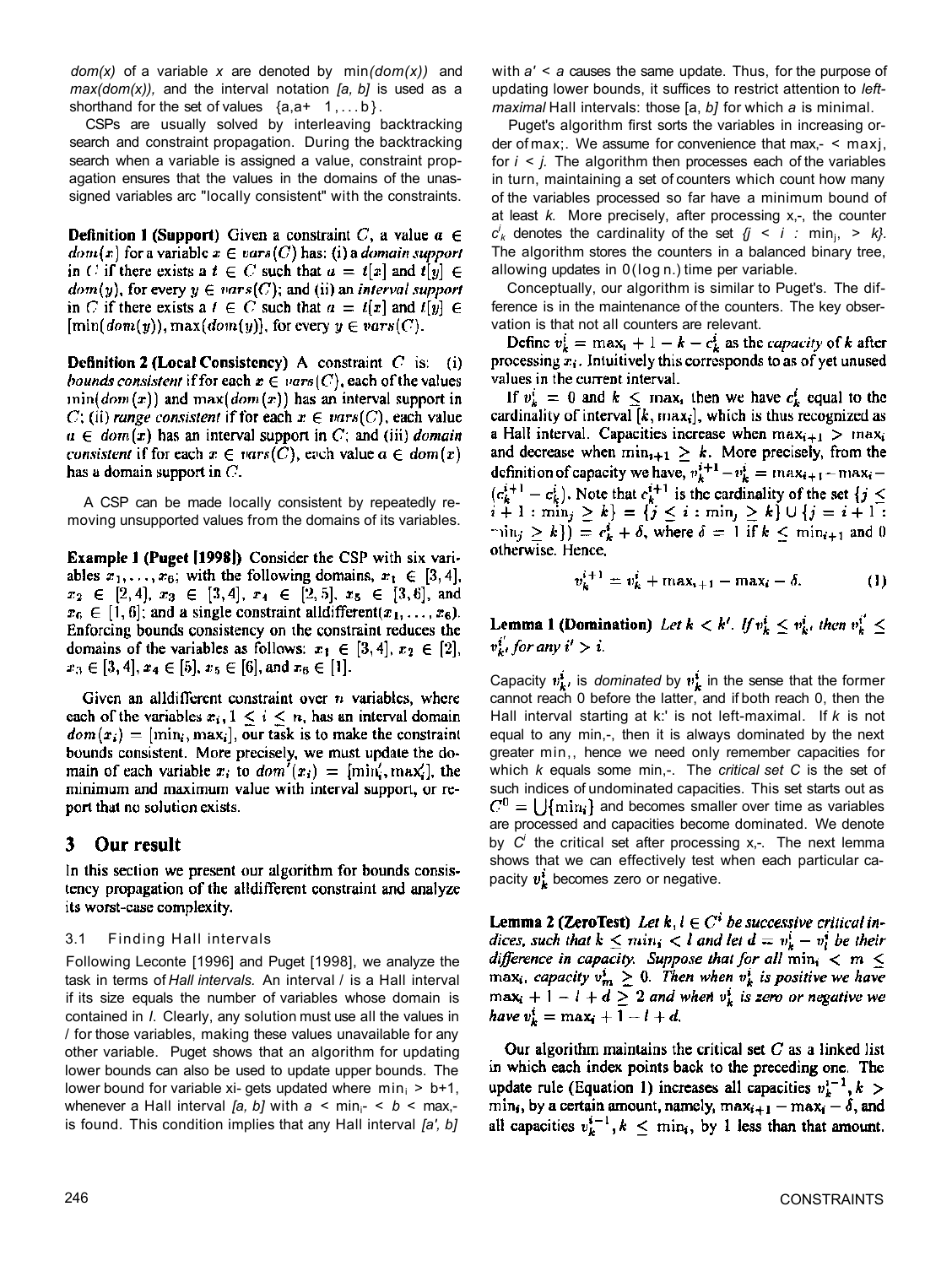This means that differences between adjacent critical capacities remain constant, except in one place: between capacities *Vk* and *vi* of the ZeroTest Lemma, where the difference is reduced by 1. Therefore, testing for a zero or negative capacity need only be done at this *vk.* Our linked list data structure is designed to perform this operation efficiently. All dominated indices form forests pointing toward the next critical index. A dummy index at the end, which never becomes dominated (3 larger than the largest max suffices), ensures that every dominated index has a critical one to point to. When a difference in capacity, say between indices  $k \leq k_2$ , is reduced from 1 to 0,  $k_2$  becomes dominated. It must then point to the next critical index, say  $k_3$ , which instead of pointing to  $k_2$  must now point to A: 1.

**Example 2** Consider the CSP introduced in Example 1. The variables are ordered by non-decreasing max. After placing a final dummy index at 9, we get initial capacities (relative to max = 4) of  $v_1^0 = 4$ ,  $v_2^0 = 3$ ,  $v_3^0 = 2$ ,  $v_9^0 = -4$ . We represent this with the data structure  $1 \leftarrow 2 \leftarrow 3 \leftarrow 9$ , which tracks the differences between adjacent critical capacities. Initially, these are the differences between the indices themselves. Processing  $x_1 \in [3, 4]$  reduces the difference between  $v_3$  and  $v_9$  from 6 to 5: 1  $\leftarrow$  2  $\leftarrow$  3  $\leftarrow$  9. Processing  $x_2 \in [2, 4]$  reduces the difference between  $v_2$ and  $v_3$  from 1 to 0, causing  $v_3$  to become dominated by  $v_2$ :  $1 \leftarrow 2 \leftarrow 5$  9. Processing  $x_3 \in [3, 4]$  reduces the difference between  $v_2$  and  $v_9$  from 5 to 4: 1  $\leftarrow$  2  $\leftarrow$  9. The zero capacity  $v_2 = \max + 1 - 9 + 4 = 0$  signals a Hall interval  $[2, max] = [2, 4]$ . Processing  $x_4 \in [2, 5]$ increases max to 5 while reducing the difference between  $v_2$  and  $v_9$  from 4 to 3: 1  $\leftarrow$   $\frac{1}{2}$   $\leftarrow$  9. The zero capacity  $v_2 = \max + 1 - 9 + 3 = 0$  signals a Hall interval  $[2, max] = [2, 5]$ . Processing  $x_5 \in [3, 6]$  increases max to 6 while reducing the difference between  $v_2$  and  $v_9$  from 3 to 2.  $1 \leftarrow 2 \leftarrow 9$ . The zero capacity  $v_2 = \max + 1 - 9 + 2 = 0$ signals a Hall interval  $[2, max] = [2, 6]$ . Finally, processing  $x_6 \in [1, 6]$  reduces the difference between  $v_1$  and  $v_2$  from 1 to 0, causing  $v_2$  to become dominated by  $v_1$ : 1  $\leftarrow$  9. The zero capacity  $v_1 = \max + 1 - 9 + 2 = 0$  signals a Hall interval  $[1, max] = [1, 6].$ 

#### 3.2 Updating bounds

Finding Hall intervals is only part of the solution. We also need to efficiently update the bounds. For this we use another linked list structure, in which indices inside a Hall interval point to the location representing its upper end, while those outside of any Hall interval point left toward the next such index. We store the list of bounds in a sorted array named bounds. Intervals are hereafter numbered by their order of occurrence in this array. The linked list is implemented as an array t using indices to the bounds as pointers. The differences between critical capacities appearing above the arrows in Example 2 are stored in an array d. The algorithm shown in Figure 1 solves one half of the problem: updating all lower bounds. Variable n holds the number of intervals,

```
for i \leftarrow 1 to nb + 1 do
t[i] \leftarrow h[i] \leftarrow i-1\hat{d}[i] \leftarrow bounds[i] – bounds[i-1]for i \leftarrow 0 to niv - 1 do
x \leftarrow maxsorted[i], minrank
y \leftarrow maxsorted[i].maxrank
z \leftarrow \text{pathmax}(t, x + 1)j \leftarrow t[i]d[z] \leftarrow d[z] - 1if d[z] = 0 then
    t[z] \leftarrow z + 1z \leftarrow \texttt{pathmax}(t, t[z])t[z] \leftarrow jpathset (t, x + 1, z, z)if d[z] < bounds[2] – bounds[y] then
 L return Failure
if h[x] > x then
     w \leftarrow pathmax (h, h[x])maxsorted[i].min \leftarrow bounds[w]
    pathset (h, x, w, w)if d[z] = \text{bounds}[z] - \text{bounds}[y] then
    pathset (h, h[y], j-1, y)h[y] \leftarrow j - 1
```
#### return Success

Algorithm 1: Algorithm for updating lower bounds.

while nb holds the number of unique bounds. The algorithm uses the following arrays:

- maxsorted [o . . n-1] : holds intervals sorted by max.
- bounds [0 . .nb+l]: sorted array of ruin's and max's.
- t [0 . .nb+l]: holds the critical capacity pointers; that is,  $t[i]$  points to the predecessor of  $\ell$  in the bounds list.
- d [0 . .nb+l] holds the differences between critical capacities; i.e., the difference of capacities between interval i and its predecessor in t viz. t [i].
- h[0. .nb+l] holds the Hall interval pointers; i.e., if  $h[i] < i$  then the half-open interval [bounds [h [i]], bounds [i]) forms a Hall interval, and otherwise holds a pointer to the Hall interval it belongs to. This Hall interval is represented by a tree, with the root containing the value of its right end.

The algorithm uses two functions for retrieving/updating pointer information, namely: pathmax(a, x) which follows the chain x, a  $[x]$ , a  $[a [x]$ , ..., until it stops increasing, returning the maximum found and pathset (a, x, y, z) which sets each of the entries  $a [x]$ ,  $a [a [x] ]$   $a [w]$ to z, where w is such that a [w] equals y. The values minrank and maxrank give the index in array bounds of the min and (max-hi) of an interval.

The algorithm examines each interval in turn, sorted by their upper bounds. It then updates capacities accordingly, followed by path compression operations on the underlying data structures. At each step we test for failure (a negative capacity) or a newly discovered Hall interval (a zero capacity,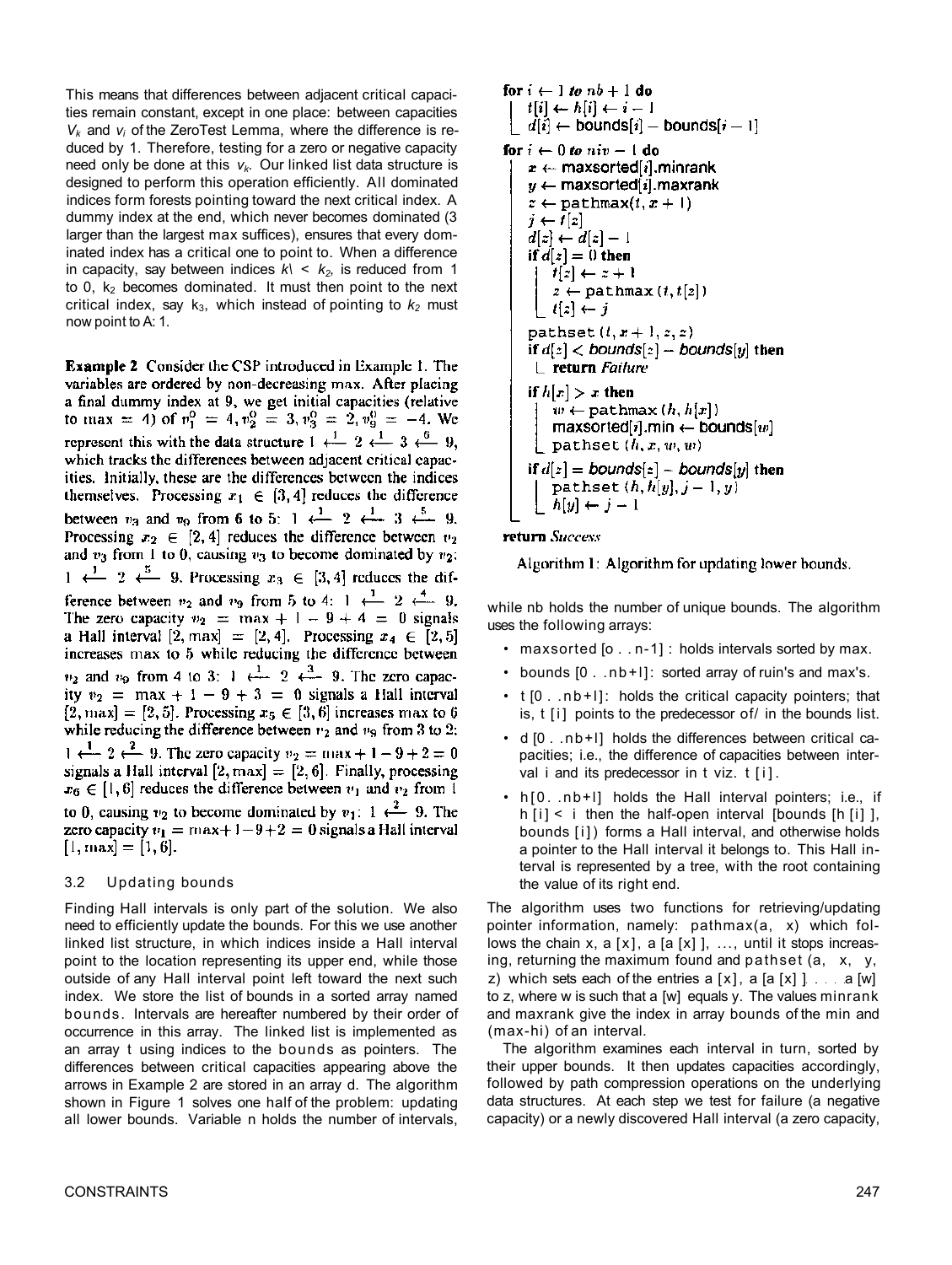which indicates that the width of the interval is equal to the number of variables whose domain falls within that interval).

Example 3 Table 1 shows a trace of the algorithm for updating lower bounds (Figure 1) when applied to the CSP from Examples 1 & 2. Each row represents an iteration where a variable is processed. In the first graph the nodes are the elements of the vector bounds. The arrows illustrate the content of the vector t and the numbers over them are given by the vector d. The nodes of the second graph are also the values found in vector bounds but the arrows are given by the vector h that keeps track of the Hall intervals.



Table 1: Trace of the example.

#### 3.3 Time complexity

The running time of the algorithm is dominated by the various calls to pathmax and pathset . Since each chain followed in a pathmax call is also followed in a subsequent path s et call, we can restrict our analysis to the time spent in the

latter. Consider the right-running chains in array t. Lemma 3 shows that all but a logarithmic number of indices see a rise in value as a result of a path compression operation.

**Lemma 3** For any increasing sequence  $0 < i_1 < i_2 < \cdots <$  $i_k < n$  there are at most log n elements  $i_j$  such that  $\lfloor \log(i_k - n) \rfloor$  $[i_j]$  =  $\lfloor \log(i_{j+1} - i_j) \rfloor$ .

This implies that a linear number of path compressions take at most *0(n* log *n)* steps. The situation with array h is similar. It follows then that the algorithm runs in time *0(n* log n).

The theoretical performance of the algorithm can be improved further by observing that the union operations are always performed over sets whose bounds appear consecutively in a left to right ordering. This is known as the *interval unionfind* problem. Gabow and Tarjan [1985] gave a linear time solution in a RAM computer provided that the keys fit in a single word of memory. This is a reasonable assumption in current architectures with 32 or 64 bit words. Using this technique we obtain a linear time algorithm which matches the theoretical performance of Mehlhorn and Thiel's solution. We implemented this algorithm on the Intel x386 architecture using direct assembly code calls from a C++ program. However, in practice, the *0(n* log n) solution outperformed both Mehlhorn and Thiel's algorithm and the algorithm using the interval union find data structure (see [Lopez-Ortiz et al., 2003] for additional discussion).

### 4 Experimental results

We implemented our new bounds consistency algorithm (denoted hereafter as BC) and Mehlhorn and Thiel's bounds consistency algorithm (denoted MT) using the 1LOG Solver C++ library, Version 4.2 [ILOG S. A., 1998]<sup>1</sup>. The ILOG Solver already provides implementations of Leconte's range consistency algorithm (denoted RC), Regin's domain consistency algorithm (denoted DC), and an algorithm that simply removes the value of an instantiated variable from the domains of the remaining variables (denoted as VC, for value consistency). To compare against Puget's bounds consistency algorithm, we use the runtime results reported by Puget [ 1998] for RC and our own runtime results for RC as calibration points. We believe this is valid as Puget also uses a similar vintage of ILOG Solver and when we compared, we were careful to use the same constraint models and variable orderings.

We compared the algorithms experimentally on various benchmark and random problems. All the experiments were run on a 300 MHz Pentium II with 228 MB of main memory. Each reported runtime is the average of 10 runs except for random problems where 100 runs were performed.<br>We first consider a problem introduced by Puget ([1998];

denoted here as Pathological problems) that were "designed to show the worst case behavior of each algorithm". A Pathological problem consists of a single all different constraint over  $2n + 1$  variables with  $dom(x_i) = [i - n, 0], 0 \le i \le n$ , and  $dom(x_i) = [0, i-n], n+1 \le i \le 2n$ . The problems were solved using the lexicographic variable ordering. Here, our

<sup>&</sup>lt;sup>1</sup>The code discussed in this section is available on request from vanbeek@uwaterloo.ca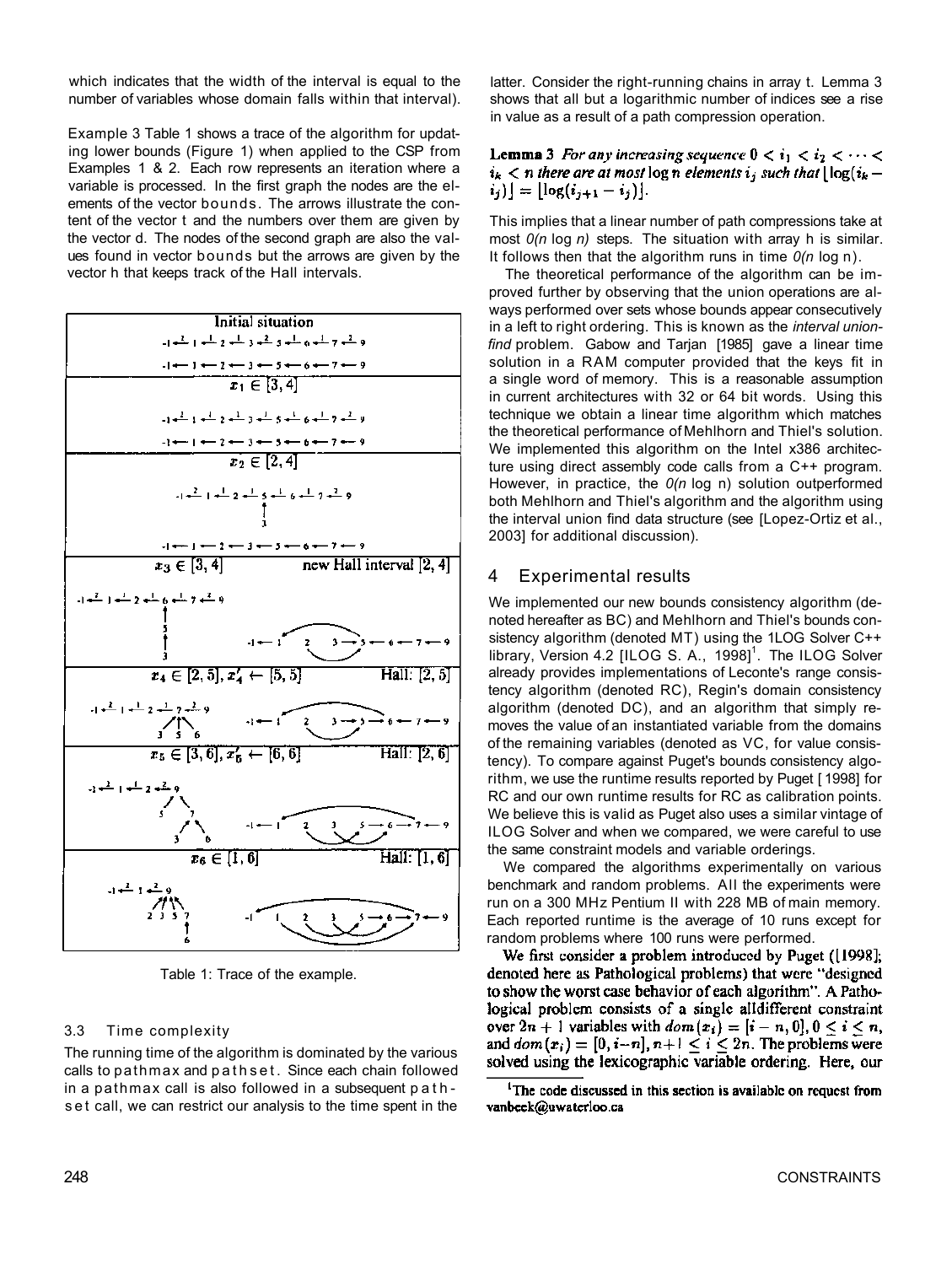

Figure 1: Time (sec.) to first solution for Pathological problems.

BC propagator offers a clear performance improvement over propagators for stronger forms of local consistency (see Figure 1). Comparing against the best previous bounds consistency algorithms, our BC propagator is approx. 2 times faster than MT and, using RC as our calibration point to compare against the experimental results reported by Puget [1998], approx. 5 times faster than Puget's algorithm.

We next consider the Golomb ruler problem (see [Gent and Walsh, 1999], Problem 6). Following Smith et al. [2000] we modeled the problem using auxiliary variables (their "ternary and all-different model") and we used the lexicographic variable ordering. This appears to be the same model as Puget [1998] uses in his experiments as the number of fails for each problem and each propagator are the same. Here, our BC propagator is approximately 1.6 times faster than the next fastest propagator used in our experiments (see Table 2) and, again using RC as our calibration point, approximately 1.5 times faster than Puget's bounds consistency algorithm.

| 771 | VC.    | RC    | DC.   | мт    | BС    |
|-----|--------|-------|-------|-------|-------|
| 8   | 0 9    | 0 S   | 0.6   | 06.   | 0 Z   |
| 4   | 9.0    | 3.8   | 46    | 44    | 23    |
| 10  | 87.3   | 31.7  | 39.5  | 36.5  | 18.9  |
| 11  | 1773.6 | 688.1 | 871.2 | 841.4 | 437.6 |

Table 2: Time (sec.) to optimal solution for Golomb rulers.

We next consider instruction scheduling problems for single-issue processors with arbitrary latencies. Instruction scheduling is one of the most important steps for improving the performance of object code produced by a compiler. Briefly, in the model for these problems there are *n* variables, one for each instruction to be scheduled, latency constraints of the form xi, < *xj* + *d* where *d* is some small integer value, a single alldifferent constraint over all *n* variables, and redundant constraints called "distance constraints" In our experiments, we used fifteen representative hard problems that were taken from the SPEC95 floating point, SPEC2000 floating point and MediaBench benchmarks. The minimum do-

| 11   | vc    | RC    | $\overline{\rm DC}$ | MT    | ВC   |
|------|-------|-------|---------------------|-------|------|
| 69   |       | 0.02  | 0.04                | 0.04  | 0.02 |
| 70   |       | 0.02  | 0.05                | 0.04  | 0.02 |
| 111  | 0.08  | 0.07  | 0.12                | 0.11  | 0.07 |
| 211  |       |       |                     |       |      |
| 214  | 40.64 | 0.67  | 1.20                | 0.94  | 0.46 |
| 216  |       | 0.31  | 1.08                | 0.72  | 0.38 |
| 220  |       | 0.29  | 0.93                | 0.66  | 0.32 |
| 377  |       | 0.84  | 3.94                | 2.41  | 0.79 |
| 381  | 0.28  | 0.50  | 3.18                | 1.15  | 0.39 |
| 394  |       | 2.66  | 7.15                | 2.66  | 1.65 |
| 556  |       |       |                     |       |      |
| 690  |       | 1.91  | 26.88               | 3.95  | 1.61 |
| 691  |       | 14.47 | 40.50               | 6.30  | 3.14 |
| 856  |       | 7.72  | 17.09               | 10.86 | 5.48 |
| 1006 |       | 10.35 | 87.23               | 15.90 | 5.95 |

Table 3: Time (sec.) to optimal solution for instruction scheduling problems. A blank entry means the problem was not solved within a 10 minute time bound.

main size variable ordering heuristic was used in the search (see Table 3). On these problem too, our BC propagator offers a clear performance improvement over the other propagators.

To systematically study the scaling behavior of the algorithms, we next consider random problems. The problems consisted of a single alldifferent constraint over *n* variables and each variable *xi* had its initial domain set to *[a.b],* where *a* and *b, a <* 6, were chosen uniformly at random from [1, *n].*  The problems were solved using the lexicographic variable ordering. In these "pure" problems nearly all of the run-time is due to the alldifferent propagators, and one can clearly see the quadratic behavior of the RC and DC propagators and the nearly linear incremental behavior of the BC propagator (see Figure 2). On these problems, VC (not shown) could not solve even the smallest problems *{n* = 100) within a 10 minute time bound and MT (also not shown) was 2.5 - 3 times slower than our BC propagator.

Having demonstrated the practicality of our algorithm, we next study the limits of its applicability. Schulte and Stuckey [2001] investigate cases where it can be proven a priori that maintaining bounds consistency during the search, rather than a stronger form of local consistency such as domain consistency, does not increase the size of the search space. The Golomb ruler problem is one such example. In general, of course, this is not the case and using bounds consistency can exponentially increase the search space.

To systematically study the range of applicability of the algorithms, we next consider random problems with holes in the domains of the variables. The problems consisted of a single alldifferent constraint over *n* variables. The domain of each variable was set in two steps. First, the initial domain of the variable was set to [a, 6], where *a* and *b, a < b,* were chosen uniformly at random from [1, *n].* Second, each of the values a-|-1,... , *b—* 1 is removed from the domain with some given probability *p.* The resulting problems were then solved using both the lexicographic and the minimum domain size variable ordering heuristics. These problems are trivial for